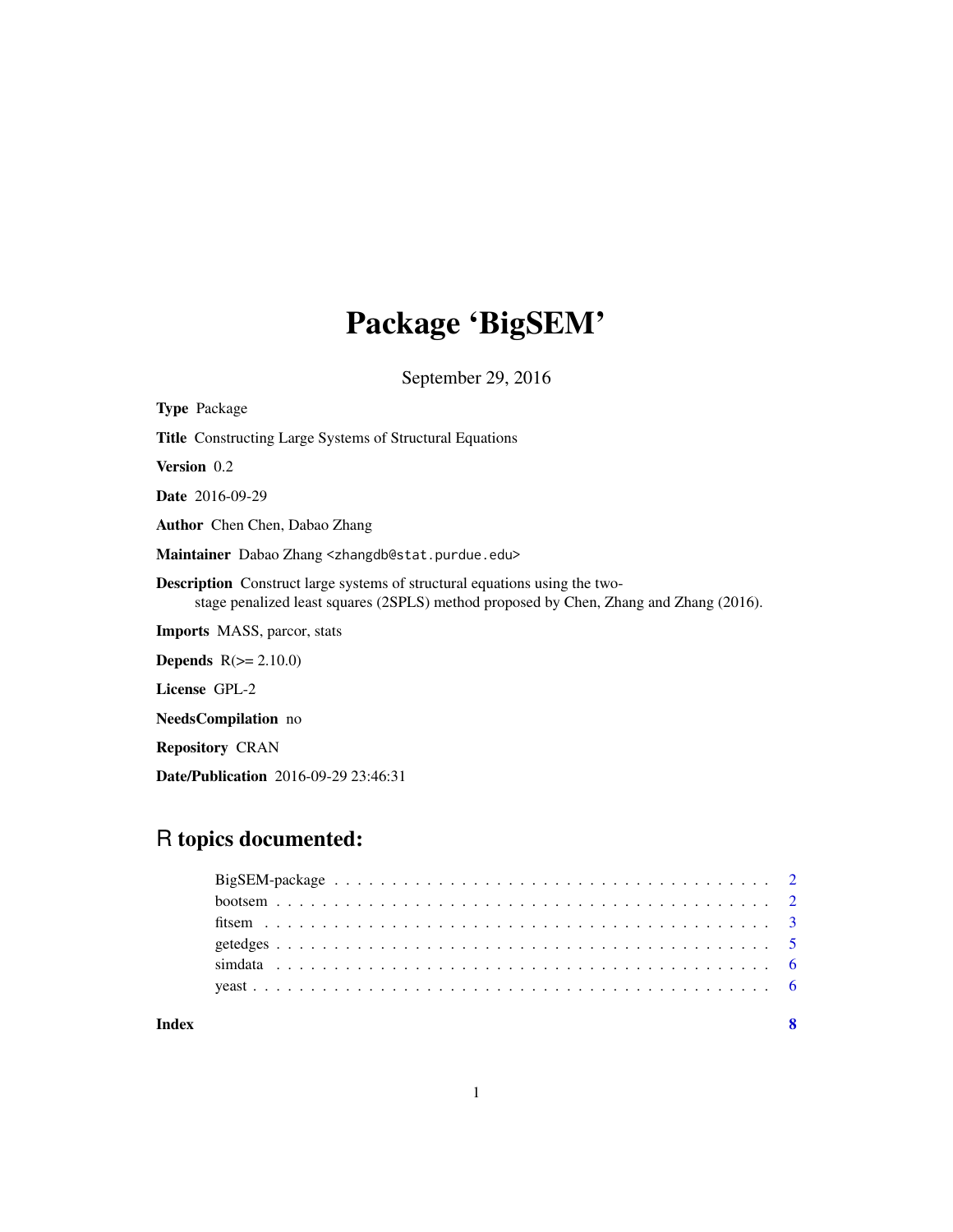<span id="page-1-0"></span>

#### Description

This package implements the two-stage penalized least squares (2SPLS) method proposed by Chen, Zhang and Zhang (2016), which can construct a large system of structural equations, with the  $k$ -th structural equation as  $Y_k = Y_{-k}\gamma_k + X_{S_k}\psi_{S_k} + \epsilon_k$ .

#### Author(s)

Chen Chen <chen1167@stat.purdue.edu>, Dabao Zhang <zhangdb@stat.purdue.edu>.

#### References

Chen, C., Zhang, M., and Zhang, D. (2016) *A Two-Stage Penalized Least Squares Method for Constructing Large Systems of Structural Equations.* (Submitted)

<span id="page-1-1"></span>bootsem *Bootstrap Analysis of the Fitted System of Structural Equations*

# **Description**

Use the bootstrap data sets to evaluate the significance of regulatory effects in the fitted large system of structural equations by the two-stage penalized least squares (2SPLS) method proposed by Chen, Zhang and Zhang (2016).

#### Usage

bootsem(y,x,sk,nboots=100)

#### Arguments

| y      | a data frame containing the endogenous variables $Y_1, Y_2, , Y_p$ in the model.                                                                                           |
|--------|----------------------------------------------------------------------------------------------------------------------------------------------------------------------------|
| X      | a data frame containing the exogenous variables $X_1, X_2, , X_q$ in the model.                                                                                            |
| sk     | a list with the k-th element specifying $S_k$ which includes the indices of exoge-<br>nous variables appearing in the structural equation for $k$ -th endogenous variable. |
| nboots | number of the bootstrap datasets.                                                                                                                                          |

### Details

Generate the bootstrap data sets by randomly sampling from the original data with replacement, and apply 2SPLS to each bootstrap data set to infer the regulatory effects.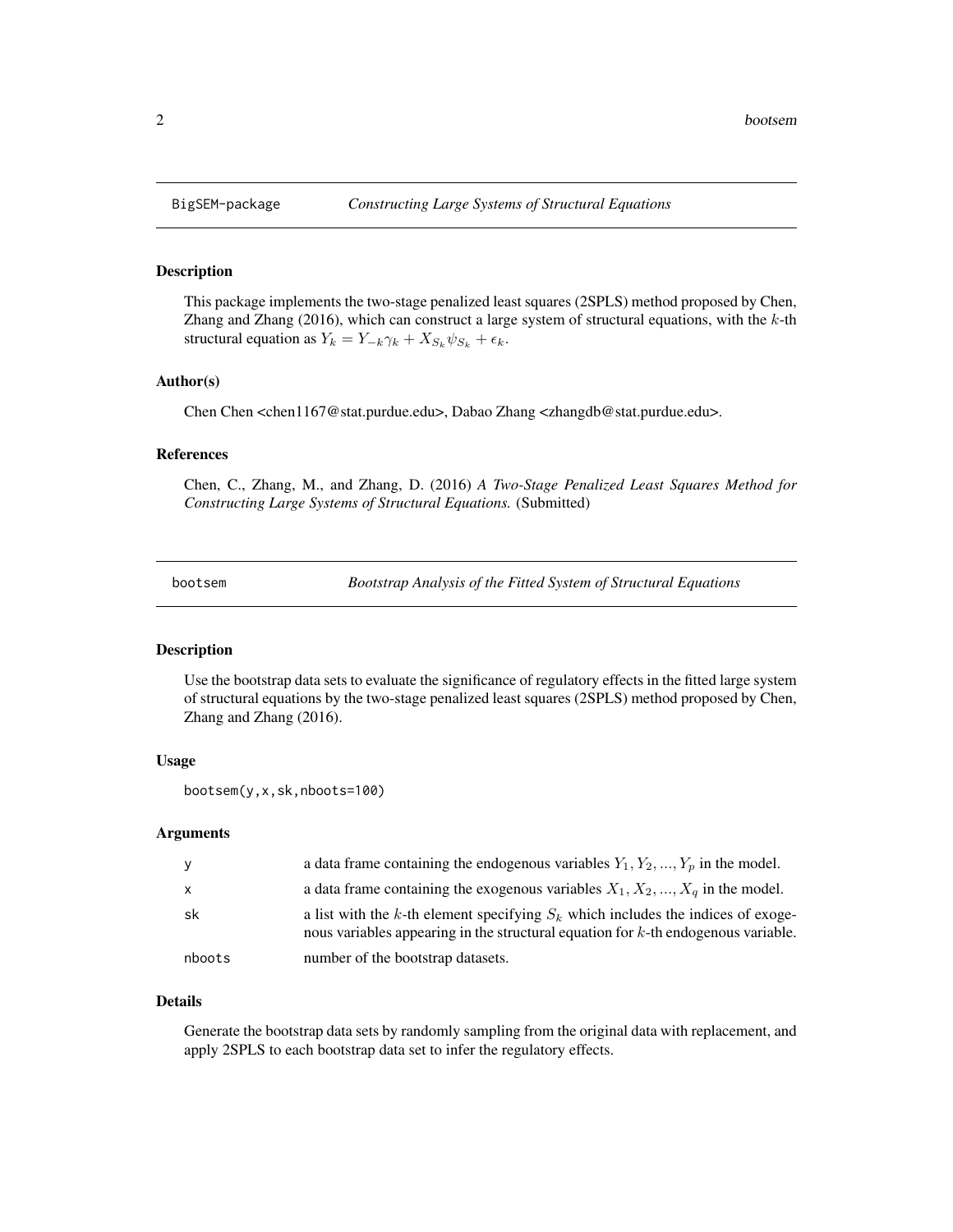#### <span id="page-2-0"></span>fitsem 3

## Value

| boot.target | the index of target variable.                     |
|-------------|---------------------------------------------------|
| boot.source | the index of source variable.                     |
| boot.freg   | the bootstrap frequency of the regulatory effect. |
| boot.mean   | the mean of the regulatory effect.                |
| boot.sd     | the standard deviation of the regulatory effects. |

#### Author(s)

Chen Chen <chen1167@stat.purdue.edu>, Dabao Zhang <zhangdb@stat.purdue.edu>.

#### References

Chen, C., Zhang, M., and Zhang, D. (2016) *A Two-Stage Penalized Least Squares Method for Constructing Large Systems of Structural Equations.* (Submitted)

# See Also

[fitsem](#page-2-1) for constructing large systems of structural equations.

#### Examples

```
data(simdata)
attach(simdata)
#simsem <- fitsem(y=y,x=x,sk=sk)
#btres <- bootsem(y,x,sk,nboots=200)
#summary(btres)
```
<span id="page-2-1"></span>fitsem *Constructing Large Systems of Structural Equations*

# Description

Use the two-stage penalized least squares (2SPLS) method proposed by Chen, Zhang and Zhang (2016) to construct a large system of structural equations, with the k-th structural equation as  $Y_k =$  $Y_{-k}\gamma_k + X_{S_k}\psi_{S_k} + \epsilon_k.$ 

#### Usage

```
fitsem(y,x,sk,method='2SPLS')
```
#### Arguments

| У      | a data frame containing the endogenous variables $Y_1, Y_2, , Y_p$ in the model.                                                                                           |
|--------|----------------------------------------------------------------------------------------------------------------------------------------------------------------------------|
| X      | a data frame containing the exogenous variables $X_1, X_2, , X_q$ in the model.                                                                                            |
| sk     | a list with the k-th element specifying $S_k$ which includes the indices of exoge-<br>nous variables appearing in the structural equation for $k$ -th endogenous variable. |
| method | the method to be used: the default is "2SPLS".                                                                                                                             |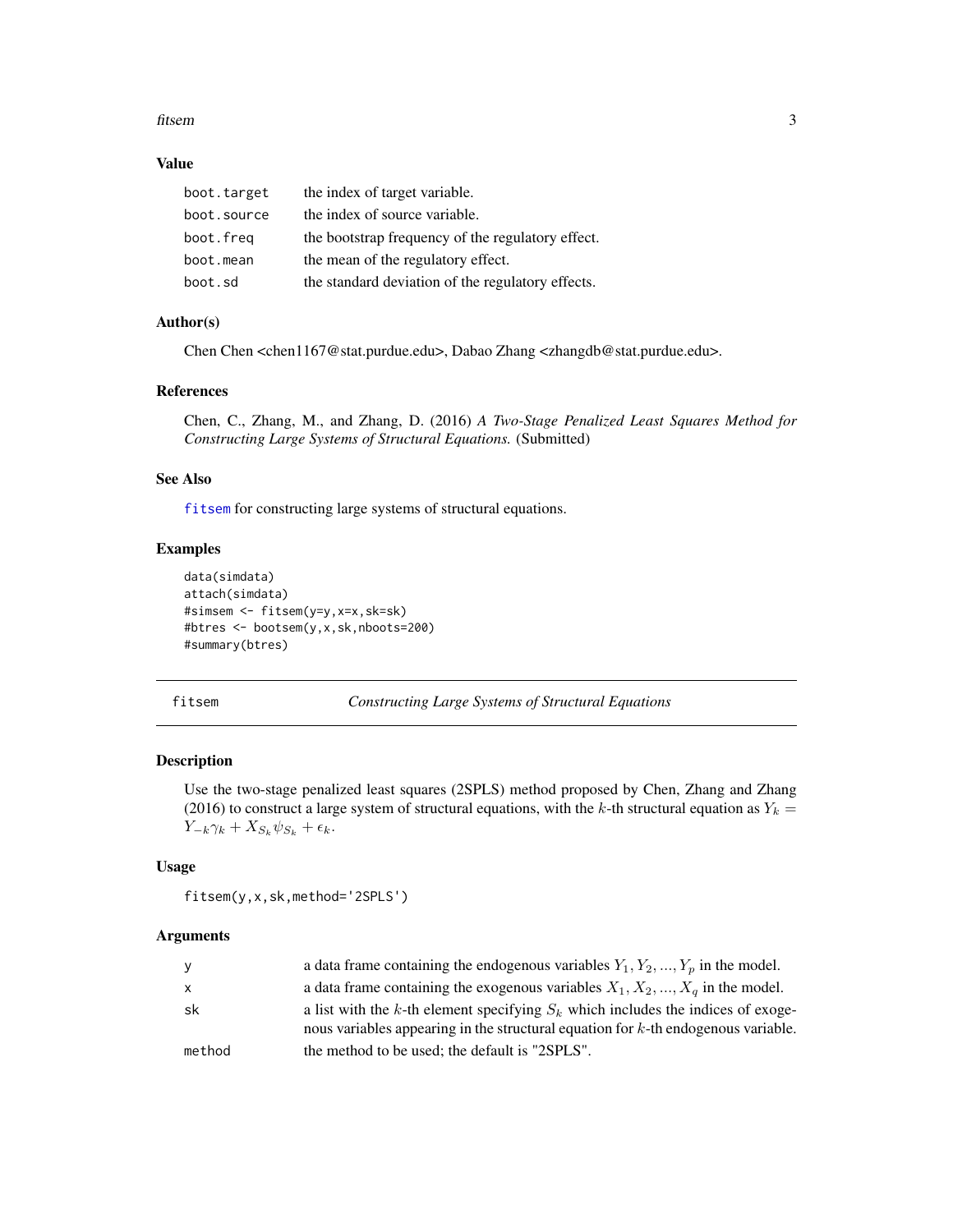# <span id="page-3-0"></span>Details

2SPLS fits a single regression model for each endogenous variable at each stage. It employs the L\_2 penalty at the first stage to obtain consistent estimation of a set of well-defined surrogate variables, and the L\_1 penalty at the second stage to consistently select regulatory effects among massive candidates.

#### Value

| v.names  | the names of the endogenous variables.                                                                                                                                                                                                 |
|----------|----------------------------------------------------------------------------------------------------------------------------------------------------------------------------------------------------------------------------------------|
| x.names  | the names of the exogenous variables.                                                                                                                                                                                                  |
| y.source | a list with the k-th element indicating all endogenous variables which affect the<br>$k$ -th endogenous variable, i.e., all endogenous variables having nozero coeffi-<br>cients on the right-hand of the $k$ -th structural equation. |
| y.gamma  | a list with k-th element the nonzero coefficients of $\gamma_k$ .                                                                                                                                                                      |
| y.sk     | the same as the input sk.                                                                                                                                                                                                              |

# Author(s)

Chen Chen <chen1167@stat.purdue.edu>, Dabao Zhang <zhangdb@stat.purdue.edu>.

#### References

Chen, C., Zhang, M., and Zhang, D. (2016) *A Two-Stage Penalized Least Squares Method for Constructing Large Systems of Structural Equations.* (Submitted)

#### See Also

[bootsem](#page-1-1) for bootstrap analysis of the fitted system of structural equations.

# Examples

```
data(simdata)
attach(simdata)
#simsem <- fitsem(y=y,x=x,sk=sk)
#summary(simsem)
# Check the exogenous variables affecting Y_1
#simsem$x.names[simsem$y.sk[[1]]]
#cat(simsem$y.names[1],'<-',simsem$x.names[sk[[1]]],'\n')
# Check the endogenous variables affecting Y_1
#simsem$y.names[simsem$y.source[[1]]]
#cat(simsem$y.names[1],'<-',simsem$y.names[simsem$y.source[[1]]],'\n')
# Check gamma_1
#simsem$y.gamma[[1]]
```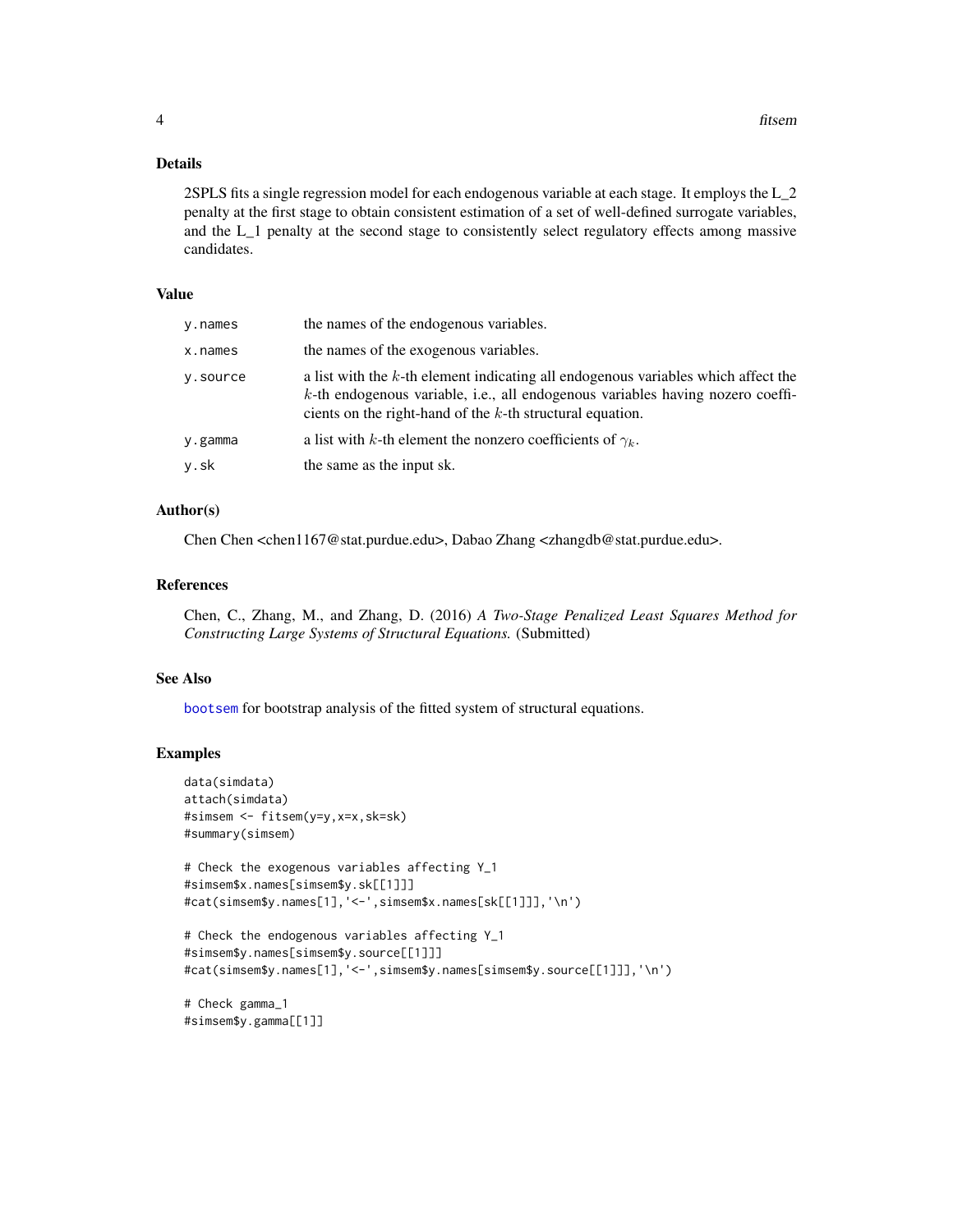<span id="page-4-0"></span>

#### Description

The output from [fitsem,](#page-2-1) this function lists all the connects in the fitted system by the two-stage penalized least squares (2SPLS) method (Chen, Zhang and Zhang, 2016).

# Usage

```
getedges(fsObj)
```
# Arguments

fsObj a result of a call to [fitsem](#page-2-1).

# Details

The output will list each connection in the fitted system in a row.

#### Value

| target | the indices of the target variables.                                                                   |
|--------|--------------------------------------------------------------------------------------------------------|
| source | the indices of the source variables.                                                                   |
| weight | the corresponding value in $\gamma_k$ when the connect is included in the k-th structural<br>equation. |

#### Author(s)

Chen Chen <chen1167@stat.purdue.edu>, Dabao Zhang <zhangdb@stat.purdue.edu>.

#### References

Chen, C., Zhang, M., and Zhang, D. (2016) *A Two-Stage Penalized Least Squares Method for Constructing Large Systems of Structural Equations.* (Submitted)

#### See Also

[bootsem](#page-1-1) for bootstrap analysis of the fitted system of structural equations.

# Examples

```
data(simdata)
attach(simdata)
#simsem <- fitsem(y=y,x=x,sk=sk)
```
#edges <- getedges(simsem)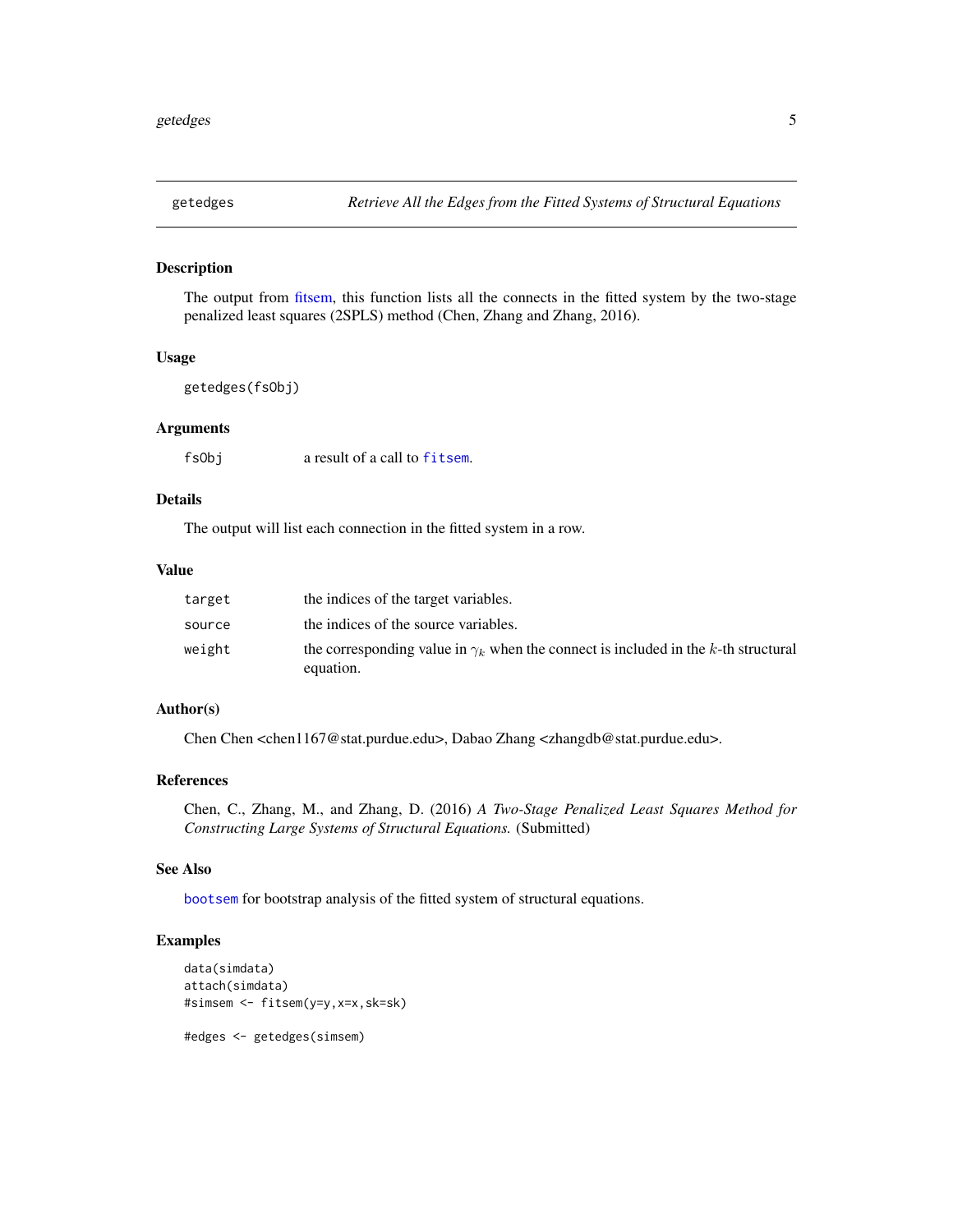```
# Check the first connect
#cat(simsem$y.names[edges$target[1]], '<-', simsem$y.names[edges$source[1]],'\n')
```
simdata *Simulated Data for a System of Structural Equations*

# Description

There are 100 observations sampled from a system of structural equations, which includes 10 endogenous variables and 10 exogenous variables. Each endogenous variables are directly affected by three unique exogenous variables.

# Usage

data("simdata")

# Format

A list with two data frames and one list.

y values of 10 endogenous variables.

x values of 10 exogenous variables.

sk a list of indices indicating the unique exogenous variables for each endogenous variable.

#### Examples

```
data(simdata)
summary(simdata)
attach(simdata)
#simsem <- fitsem(y=y,x=x,sk=sk)
```
yeast *Yeast Genetical Genomics Data*

# Description

A set of data from a genetical genomics experiment on yeast, including 112 observations on 722 gene expression levels and 732 genotypic values.

#### Usage

data("yeast")

<span id="page-5-0"></span>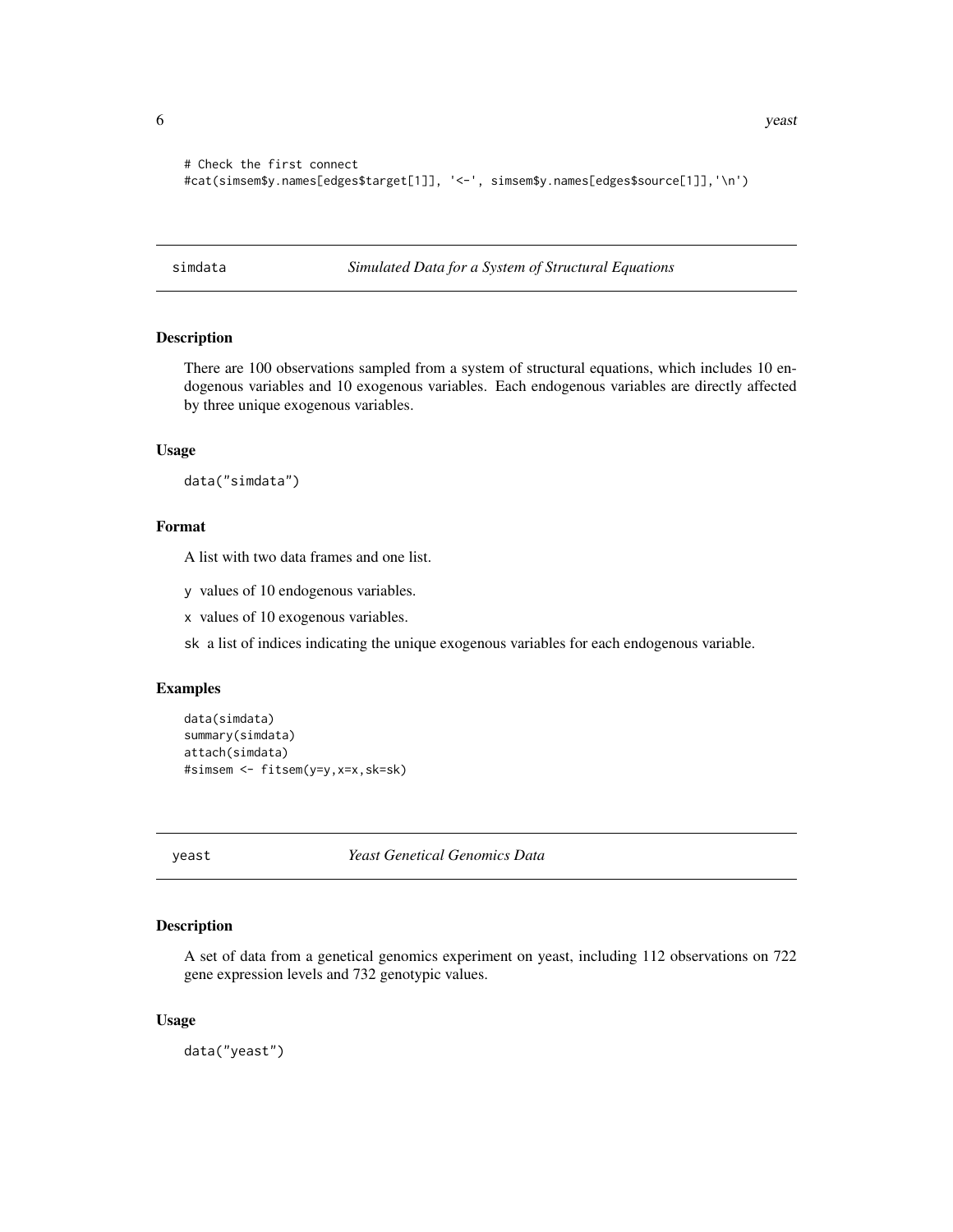$y$ east 7

# Format

A list with two data frames and one list.

geneexp expression levels of of 722 genes.

snps genotypic values of 732 SNPs.

ciseqtl a list of the indices of cis-eQTL for each gene.

# Details

The experiment included 112 segregants from a cross between two strains BY4716 and RM11-la (Brem and Kruglyak, 2005). The data here only keep 722 genes which have marginally significant cis-eQTL (p-value < 0.05). The set of cis-eQTL for each gene was filtered to control a pairwise correlation under 0.90, and then further filtered to keep up to three cis-eQTL which have the strongest association with the corresponding gene expression.

#### Source

Brem, R. B. and Kruglyak, L. (2005) *The landscape of genetic complexity across 5,700 gene expression traits in yeast.* Proceedings of the National Academy of Sciences of the United States of America, 102(5):1572-1577.

#### References

Chen, C., Zhang, M., and Zhang, D. (2016) *A Two-Stage Penalized Least Squares Method for Constructing Large Systems of Structural Equations.* (Submitted)

# Examples

```
data(yeast)
summary(yeast)
attach(yeast)
```
#yeastsem <- fitsem(y=geneexp,x=snps,sk=ciseqtl)